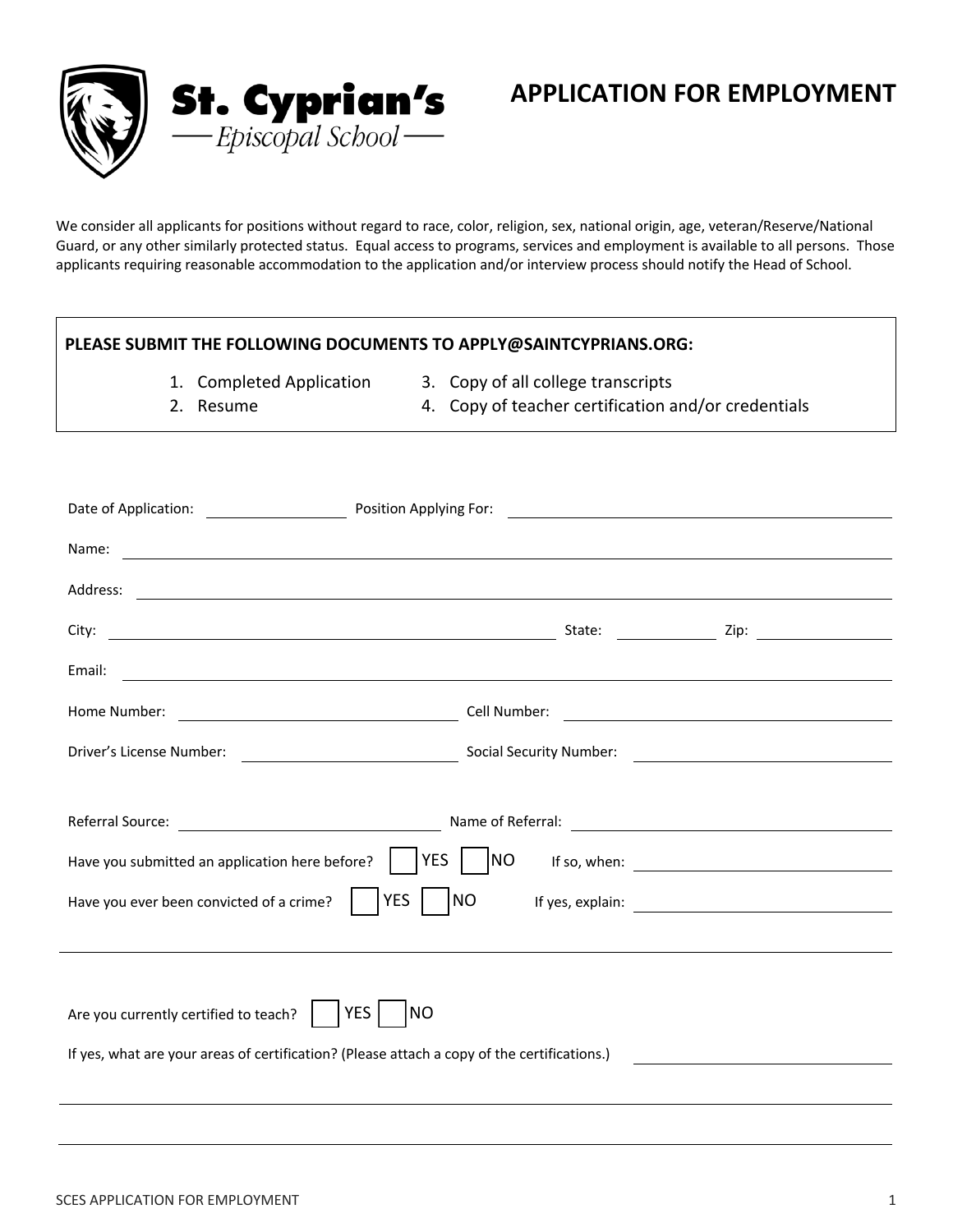List school attended, years completed, degree or diploma earned, major and minor, if applicable. Please include high school. Attach copies of transcripts from anything above high school.

| <b>SCHOOL</b> | YRS. | DEG/DIP. | MAJOR/MINOR |
|---------------|------|----------|-------------|
|               |      |          |             |
|               |      |          |             |
|               |      |          |             |
|               |      |          |             |

#### **REFERENCES**

List names and telephone numbers of three business/work references who are **not** related to you and are **not** previous supervisors.

| <b>NAME</b> | <b>TELEPHONE #</b> | <b>YEARS KNOWN</b> |  |
|-------------|--------------------|--------------------|--|
|             |                    |                    |  |
|             |                    |                    |  |
|             |                    |                    |  |

## **SAFEGUARDING GOD'S CHILDREN**

Safeguarding God's Children Certification is a multi-step process that is required once an applicant is hired. The process includes an interview, an online application (in addition to this application, a background check, reference checks and attending a training. All of that must be completed within 30 days of employment, if hired.

Is there anything that would prevent you from completing this process within 30 days?

What interest you about this position?

What has prepared you for this position? Or what strengths, gifts or experience do you think you will bring to this position?

With what children or youth activities or organizations are you or have you been involved in as a volunteer or employee?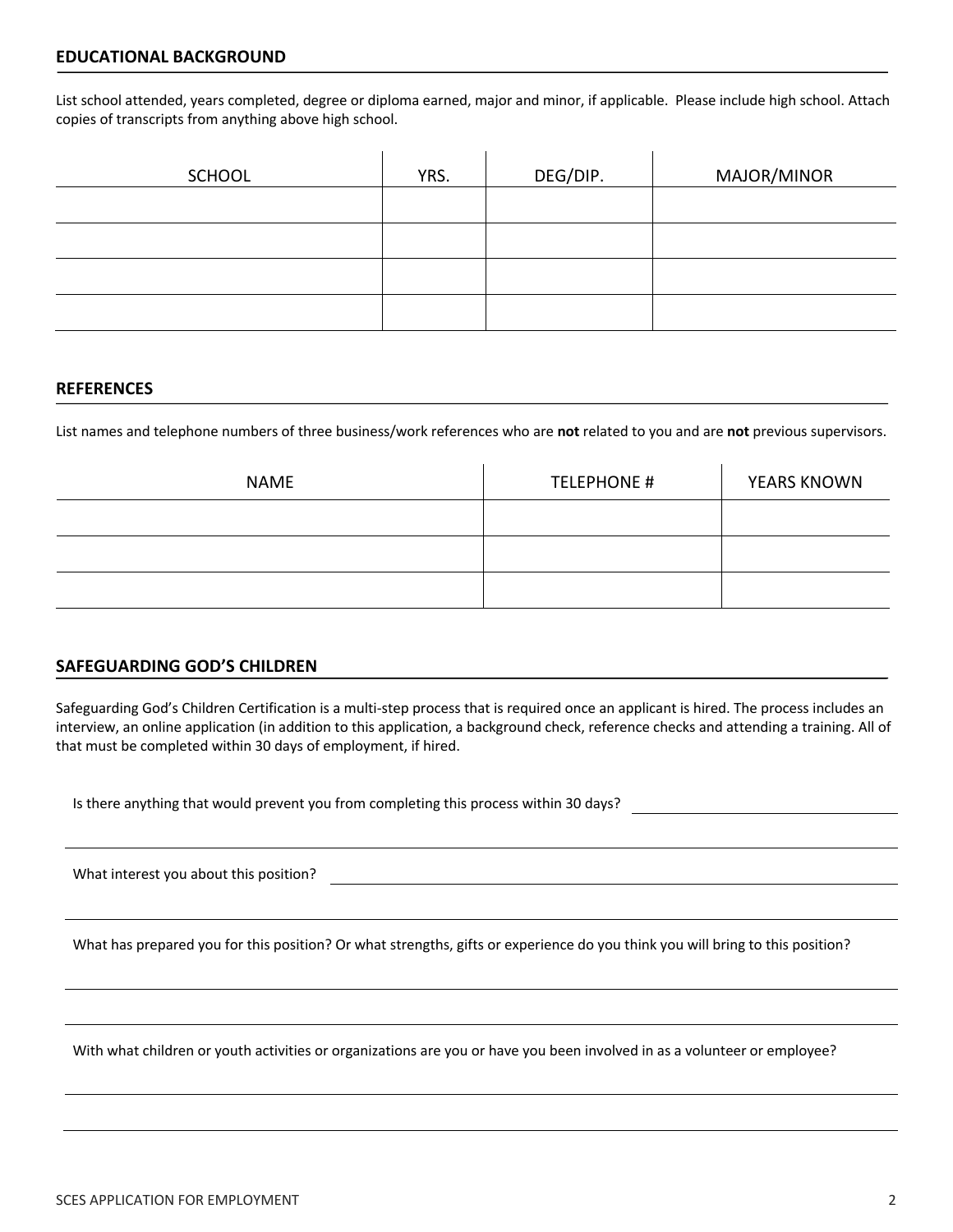## **EMPLOYMENT HISTORY**

Provide the following information for your past and current employers, assignments, or volunteer activities, starting with the most recent (use additional sheets if necessary.)

| Address:                                                                                                                                                                                                                             |                                                                                                                                |
|--------------------------------------------------------------------------------------------------------------------------------------------------------------------------------------------------------------------------------------|--------------------------------------------------------------------------------------------------------------------------------|
|                                                                                                                                                                                                                                      | NO                                                                                                                             |
| Reason for leaving: <u>contract the contract of the contract of the contract of the contract of the contract of the contract of the contract of the contract of the contract of the contract of the contract of the contract of </u> |                                                                                                                                |
|                                                                                                                                                                                                                                      |                                                                                                                                |
|                                                                                                                                                                                                                                      |                                                                                                                                |
|                                                                                                                                                                                                                                      |                                                                                                                                |
|                                                                                                                                                                                                                                      | <b>NO</b>                                                                                                                      |
| Reason for leaving: 2008 and 2008 and 2008 and 2008 and 2008 and 2008 and 2008 and 2008 and 2008 and 2008 and 2008 and 2008 and 2008 and 2008 and 2008 and 2008 and 2008 and 2008 and 2008 and 2008 and 2008 and 2008 and 2008       |                                                                                                                                |
|                                                                                                                                                                                                                                      |                                                                                                                                |
|                                                                                                                                                                                                                                      |                                                                                                                                |
|                                                                                                                                                                                                                                      |                                                                                                                                |
|                                                                                                                                                                                                                                      | <b>YES</b><br><b>NO</b>                                                                                                        |
| Reason for leaving: The Contract of the Contract of the Contract of the Contract of the Contract of the Contract of the Contract of the Contract of the Contract of the Contract of the Contract of the Contract of the Contra       |                                                                                                                                |
| Employer:<br><u> 1980 - Johann Barbara, martxa alemaniar argametria (h. 1980).</u>                                                                                                                                                   | Phone:<br><u> 1980 - Jan Barbara Barbara, prima popular popular popular popular popular popular popular popular popular po</u> |
| Position:                                                                                                                                                                                                                            | and Dates Employed: <u>and a contract of the same property of the set of the set of the set of the set of the set o</u>        |
| Address:                                                                                                                                                                                                                             |                                                                                                                                |
|                                                                                                                                                                                                                                      | <b>YES</b><br><b>NO</b>                                                                                                        |
|                                                                                                                                                                                                                                      |                                                                                                                                |
|                                                                                                                                                                                                                                      |                                                                                                                                |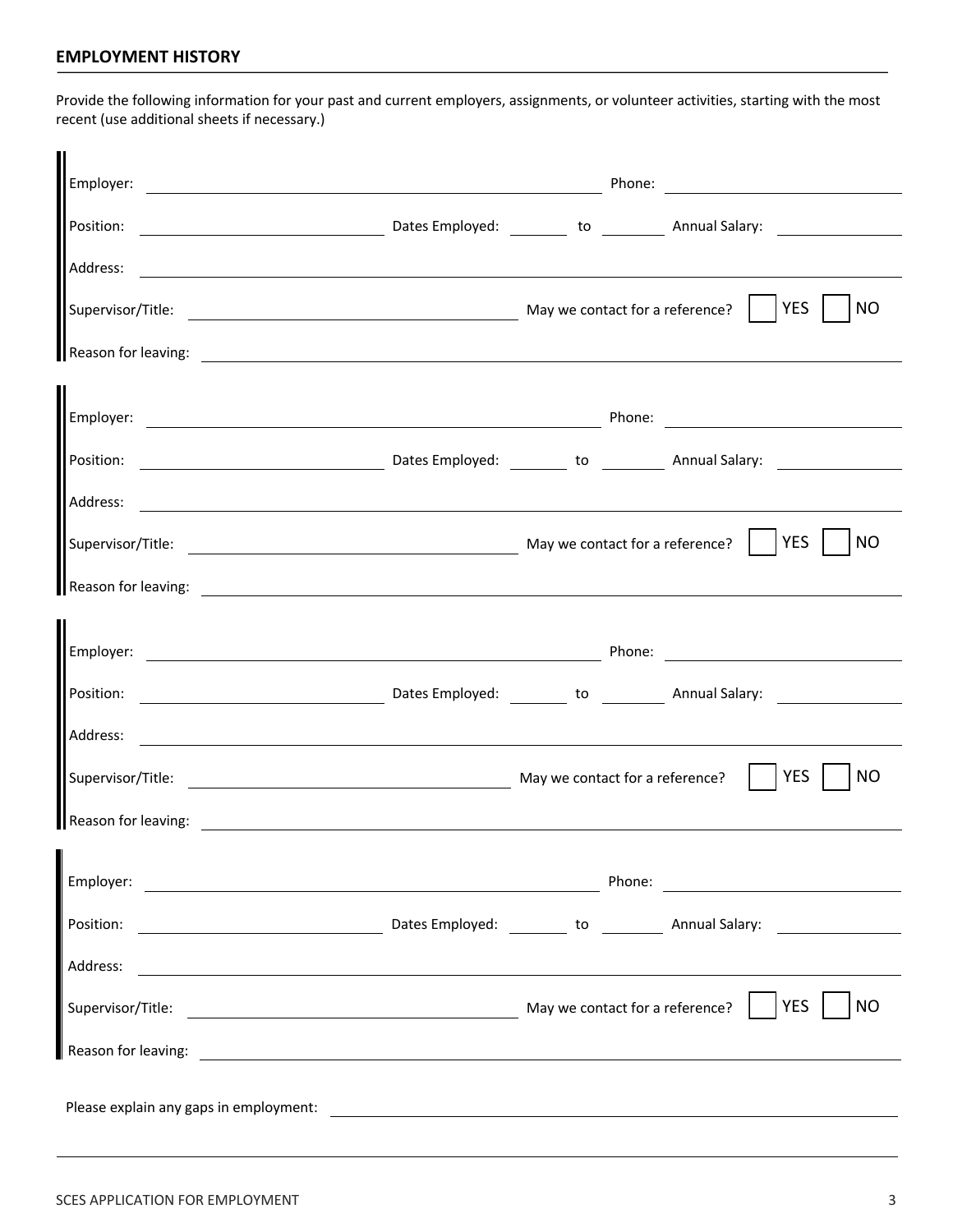### **Pre-Employment Affidavit for Applicant**

*For purposes of this affidavit:* 

*Adjudication and conviction refer to a conviction, plea of guilty or no contest (nolo contendre), probation, suspension, or deferred adjudication.* 

*Charge refers to a formal criminal charge as documented by a primary charging instrument (a complaint, information, or indictment) under the Texas Code of Criminal Procedure.* 

*Inappropriate relationship refers to the crime of improper relationship between educator and student in Texas Penal Code section 21.12, and any other inappropriate relationship as determined by the State Board for Educator Certification.* 

I declare the following:

I have never been charged with, adjudicated for, or convicted of having an inappropriate relationship with a minor.

I have been charged with, adjudicated for, or convicted of having an inappropriate relationship with a minor. The charge, adjudication, or conviction was determined to be **false**. The following are all of the relevant facts pertaining to the charge, adjudication, or conviction:

I have been charged with, adjudicated for, or convicted of having an inappropriate relationship with a minor. The charge, adjudication, or conviction was determined to be **true**. The following are all of the relevant facts pertaining to the charge, adjudication, or conviction:

#### **Declaration of Applicant**

*The following affidavit is offered to satisfy the requirement of Texas Education Code section 21.009 for a pre-employment affidavit, in accordance with Texas Civil Practices and Remedies Code section 132.001. An applicant who is offered employment will be asked to complete a notarized affidavit attesting to the same.* 

**----------------------------------------------------------------------------------------------------------------------------------------------------------------**

I declare under penalty of perjury that the foregoing is true and correct.

| Name (First, Middle, Last)              |                  | Date of Birth |        |      |  |  |
|-----------------------------------------|------------------|---------------|--------|------|--|--|
| Address (Street, City, State, Zip Code) |                  |               | County |      |  |  |
| Executed in                             | County, State of | on the        | day of |      |  |  |
| County                                  | <b>State</b>     | Date          | Month  | Year |  |  |

#### (*Signature of Declarant*)

*I understand that the date of birth I am providing will not be used to determine eligibility for employment but will be used solely for the purpose of this unsworn declaration. \** 

**\***This form will be processed separately and not shared with the hiring manager.

\_\_\_\_\_\_\_\_\_\_\_\_\_\_\_\_\_\_\_\_\_\_\_\_\_\_\_\_\_\_\_\_\_\_\_\_\_\_\_\_\_\_\_\_\_\_\_\_\_\_\_\_\_\_\_\_\_\_\_\_\_\_\_\_\_\_\_\_\_\_

Approved by the Texas Commissioner of Education, October 2017.

SCES APPLICATION FOR EMPLOYMENT 4